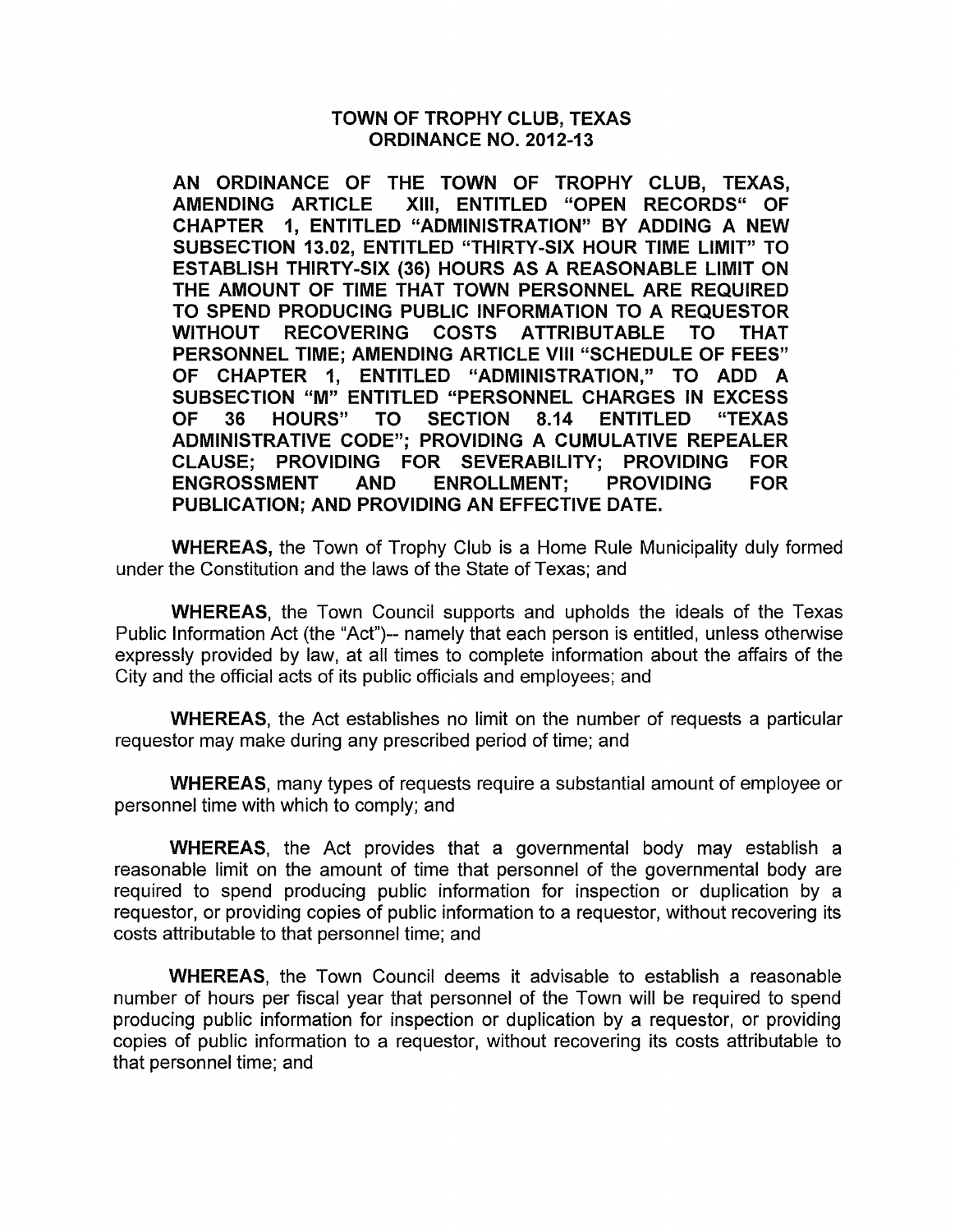WHEREAS, once such reasonable amount of time is exceeded, the Town Council believes that personnel costs should be recoverable to the extent authorized in V.T.C.A., Government Code §552.275.

# NOW, THEREFORE, BE IT ORDAINED BY THE TOWN COUNCIL OF THE TOWN OF TROPHY CLUB, TEXAS:

### SECTION 1. INCORPORATION OF PREMISES

That the above and foregoing premises are true and correct and are incorporated herein and made a part hereof for all purposes.

# SECTION 2. AMENDMENTS

2.01 Article XIII, entitled "Open Records" of Chapter 1, entitled "Administration" of the Code of Ordinances of the Town of Trophy Club, Texas is hereby amended to add Section 13.02 entitled "Thirty-Six Hour Time Limit" which shall be and read in its entirety as follows:

> "13.02. Thirty-Six Hour Time Limit. That pursuant to and subject to the limitations in V.T.C.A., Government Code, §552.275, the Town Council of the Town of Trophy Club hereby establishes thirty-six (36) hours as a reasonable limit on the amount of time that personnel of the Town are required to spend producing public information for inspection or duplication by a requestor, or providing copies of public information to a requestor, without recovering its costs attributable to that personnel time. Costs for time recoverable under this subsection shall accrue in accordance with the Town's Schedule of Fees."

2.02 Section 8.14 entitled "Texas Administrative Code" of Article VIII "Schedule of Fees" of Chapter 1, entitled "Administration" of the Code of Ordinances of the Town of Trophy Club, Texas is hereby amended to add Subsection "m" entitled "Personnel Charges in Excess of 36 Hours" so that Subsection 8.14(m) shall be shall be and read as follows:

> "(m) Personnel Charges in Excess of 36 Hours. Notwithstanding any provision contained herein to the contrary, any requestor of public information will be charged personnel costs in accordance with V.T.C.A., Government Code, §552.275 for all time in excess of thirty-six (36) hours spent by personnel of the city in producing public information for inspection or duplication by a requestor, or providing copies of public information to a requestor during a twelve-month period commencing on October 1 of each year. The Records Management Officer shall be responsible for providing all notices required by law."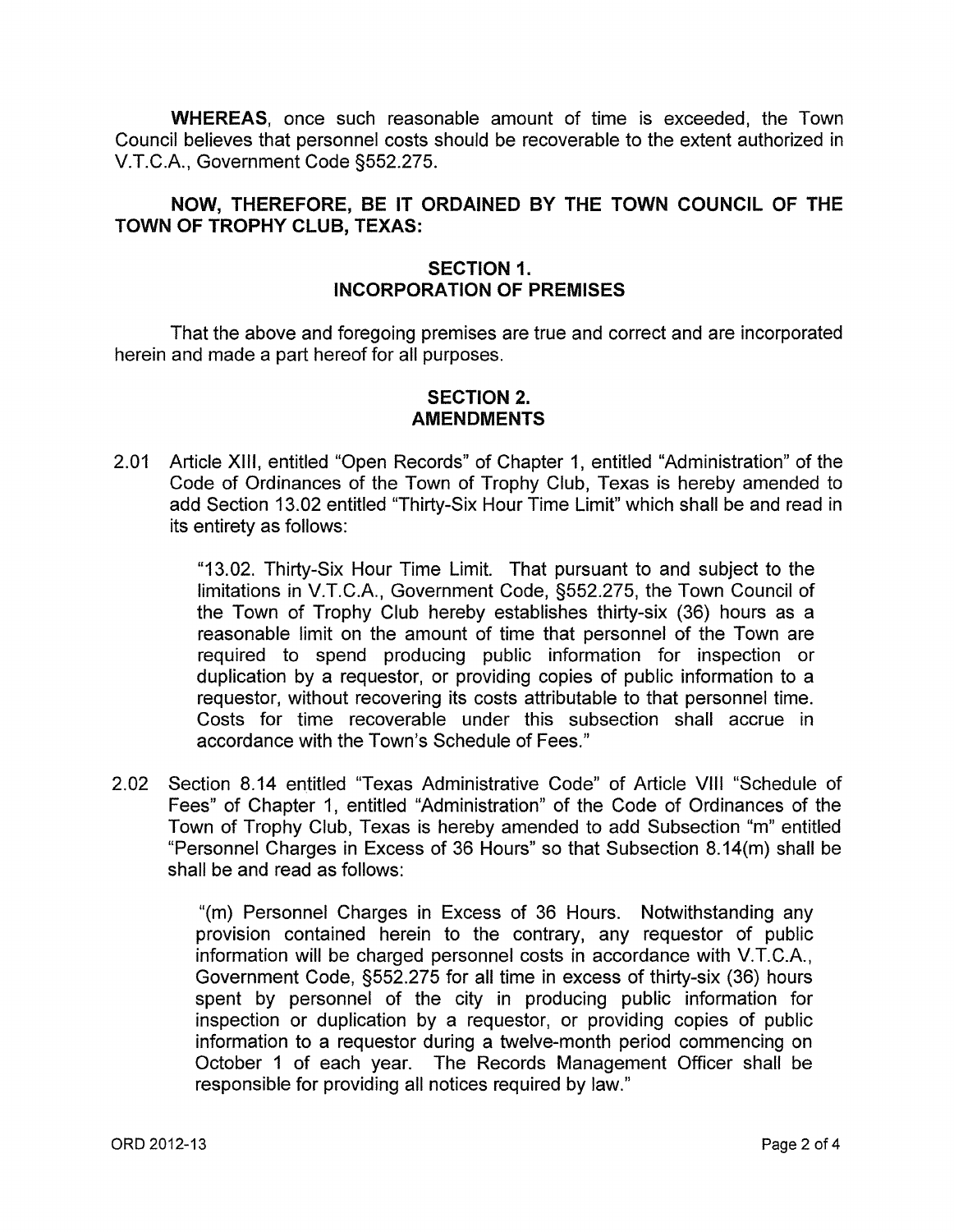#### **SECTION** 3. **CUMULATIVE REPEALER**

That this Ordinance shall be cumulative of all other ordinances of the Town affecting the vehicle parking regulations and shall not repeal any of the provisions of such ordinances except in those instances where provisions of those ordinances are in direct conflict with the provisions of this Ordinance; whether such ordinances are codified or uncodified, and all other provisions of the Ordinances of the Town of Trophy Club, codified or uncodified, not in conflict with the provisions of this Ordinance, shall remain in full force and effect. Notwithstanding the foregoing, any complaint, action, cause of action or claim which prior to the effective date of this Ordinance has been initiated or has arisen under or pursuant to such repealed Ordinance(s) shall continue to be governed by the provisions of that Ordinance and for that purpose the Ordinance shall be deemed to remain and continue in full force and effect.

### **SECTION** 4. **SEVERABILITY**

If any section, article, paragraph, sentence, clause, phrase or word in this Ordinance, or application thereof to any person or circumstance, is held invalid or unconstitutional by a Court of competent jurisdiction, such holding shall not affect the validity of the remaining portions of the Ordinance, and the Town Council hereby declares it would have passed such remaining of the Ordinance despite such invalidity, which remaining portions shall remain in full force and effect.

#### **SECTION 5.**  ENGROSSMENT AND ENROLLMENT

The Town Secretary of the Town of Trophy Club is hereby directed to engross and enroll this Ordinance in the Ordinance records of the Town and to properly record this Ordinance in accordance with the Town Charter.

# **SECTION 6. PUBLICATION**

The Town Secretary of the Town of Trophy Club is hereby directed to publish, this Ordinance as required by Section 52.011 of the Texas Local Government Code.

# **SECTION 7. EFFECTIVE DATE**

This Ordinance shall take effect from and after its date of passage in accordance with law, and it is so ordained.